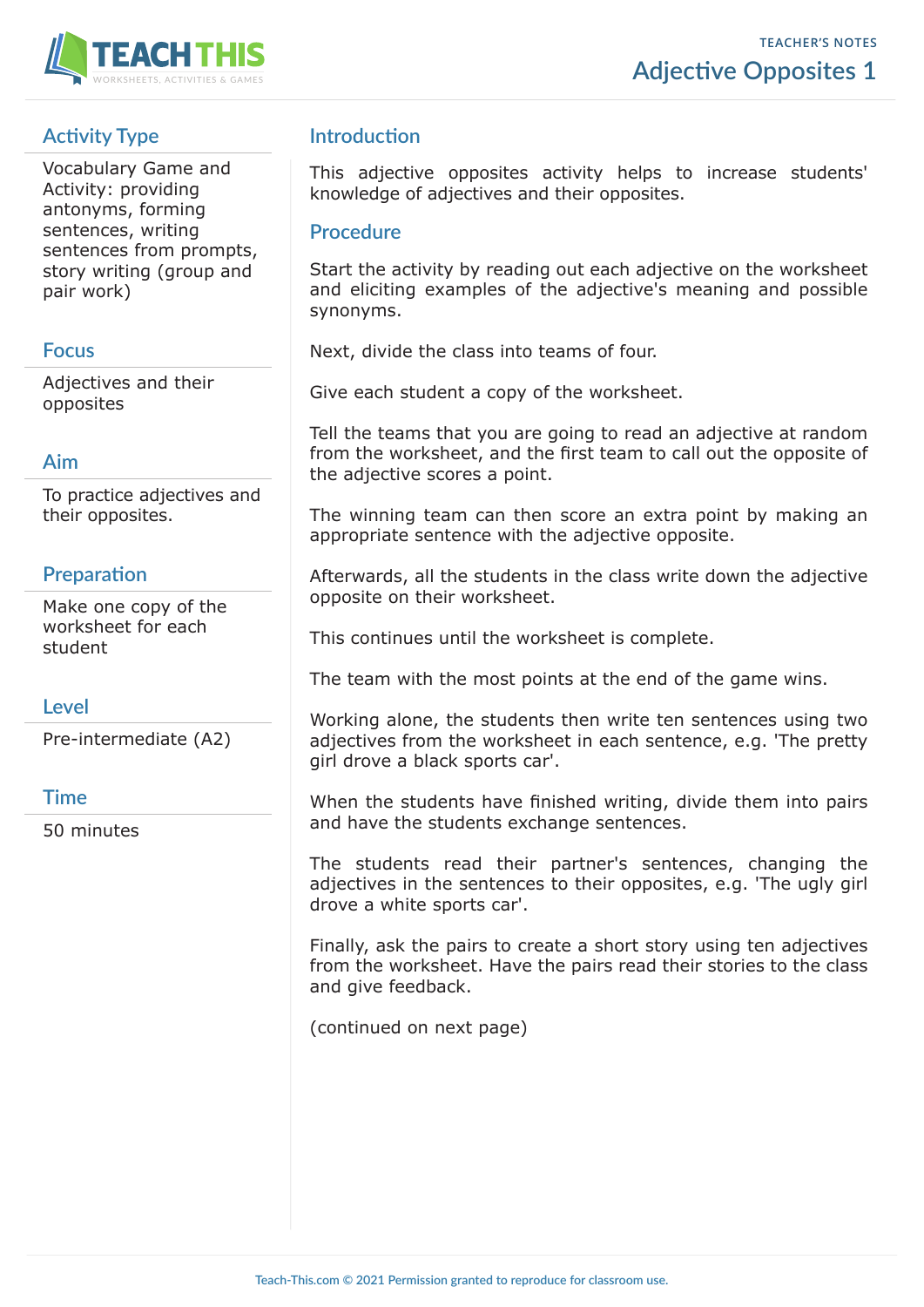

# **TEACHER'S NOTES Adjective Opposites 1**

# **Activity Type**

Vocabulary Game and Activity: providing antonyms, forming sentences, writing sentences from prompts, story writing (group and pair work)

## **Focus**

Adjectives and their opposites

### **Aim**

To practice adjectives and their opposites.

## **Preparation**

Make one copy of the worksheet for each student

### **Level**

Pre-intermediate (A2)

### **Time**

50 minutes

## **Answer key**

rich - poor long - short lazy - hardworking north - south fat - thin high - low male - female first - last modern - traditional nice - nasty cloudy - sunny/clear intelligent - stupid interesting - boring sick - healthy early - late curly - straight full - empty off - on cold - hot wide - narrow clean - dirty good - bad married - single happy - sad/unhappy pretty - plain/ugly easy - difficult front - back polite - rude/impolite far - near east - west wet - dry big - little/small black - white round - square sweet - sour/bitter alive - dead beautiful - ugly expensive left - right details and the old - new/young light - heavy fast - slow quiet - noisy safe - dangerous soft - hard true - false